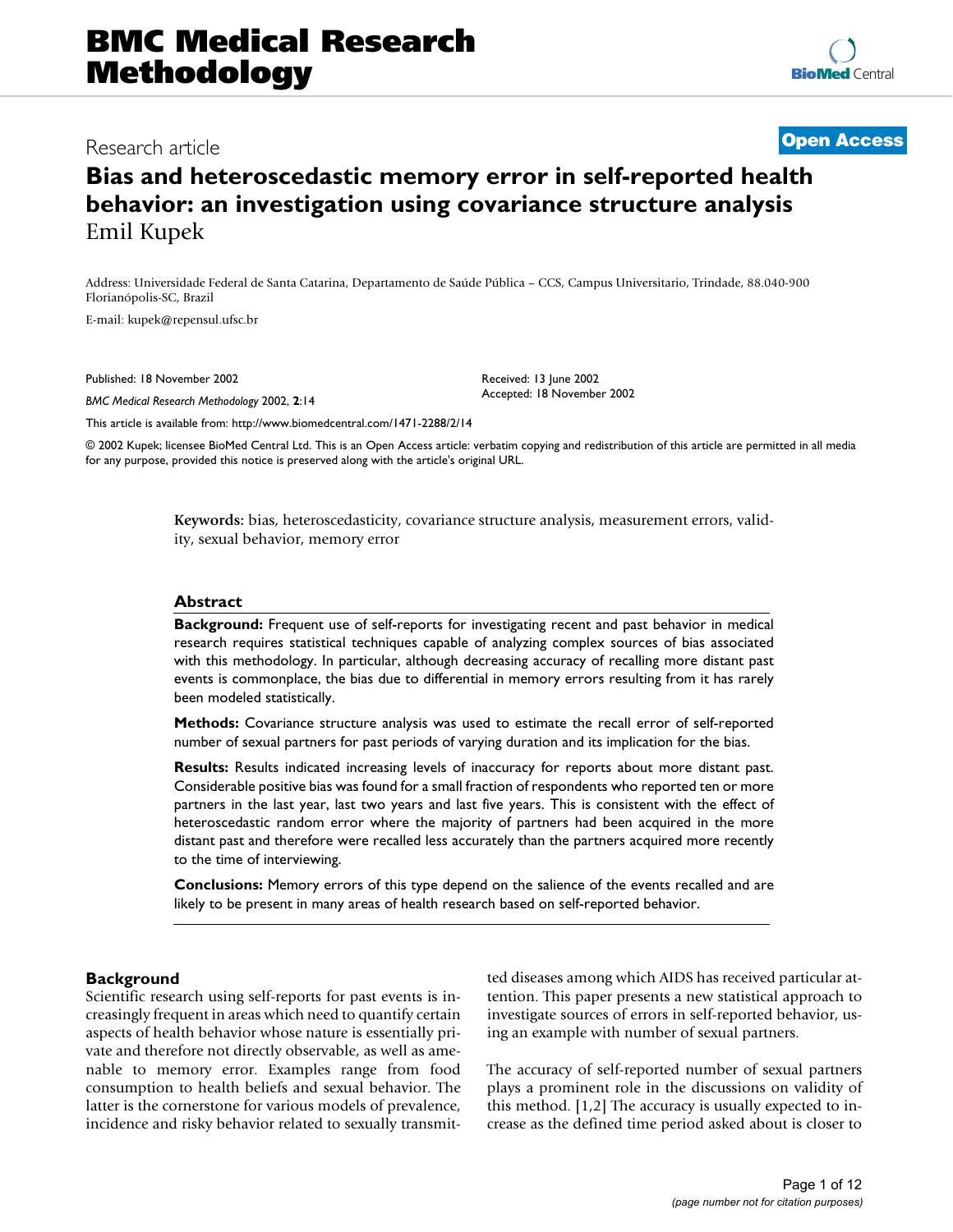the time of inquiry. This is based on numerous examples of recall difficulties in sex research, notwithstanding many other methodological factors affecting self-reported behavior in this context. [3]

Several studies of the cognitive processes relevant in the survey context pointed to the difficulty of converting episodic memory to an incidence. [4–6] While the former is a typical way of storing information on sexual partners in individual memory, the latter is what scientific research usually aims at. For example, to locate a sexual partner in time, it is often necessary for the respondent to reconstruct the order of many other clues, e.g. the partner's name and most vivid physical and personal characteristics, where did they meet, what was he/she doing at that time, what happened before and after, which year was that. This personal perception of time – defined in terms of ordering personally salient characteristics of events – is very different from the physical time which is independent of the salience clues, e.g. the number of partners in the last year. Under time pressure to respond, guessing may be used as a strategy [7], thus adding to the inaccuracy of answers.

In a large national sex survey in Britain, the issue of recall accuracy might have been related to a large decrease in variances for the number of partners reported ever, in the last five years, in the last two years and in the last year. [8] It was demonstrated with the same data how a few large outliers can affect the mean of the number of partners distribution. [2] This paper builds on these findings and relates the accuracy to the issue of bias in self-reported number of partners. Methodological interest here is in estimating the variance components of number of partners' reports due to true variation on one hand and potential sources of bias on the other. Among the latter, gender, recency of the period asked about, large number of partners and age of the respondent have been mentioned. [8] Gender-specific factors such as underreporting for women versus overreporting for men and likely underrepresentation of women with extremely high number of partners such as commercial sex workers in a large national survey [2] are not examined here as the analysis concentrated on young men aged 26–35 years.

A recent comprehensive review of sources of rater bias [9] provides an excellent systematization of the field but does not deal with self-reports. Hoyt's concept of dyadic variance due to rater's unique perception of targets cannot be applied to the task of reporting the number of sexual partners for varying past periods because there is only one observation per rater-target dyad. When the ratings are based on counts of observed behaviors, explicit nature of this task leaves little scope for different interpretations of the target as opposed to inferential attribute type rating system. [10] It is important to underline that the behavior of interest here was explicitly defined at the beginning of the self-report questionnaire. [8]

This article is meant to reach both statistically minded and less statistically oriented audience. Because of the latter, mathematical expressions are kept to minimum. The first part of the article briefly describes the survey methodology and statistical methods used to deal with the bias in self-reported number of sexual partners, including the model specification and variable selection criteria. The second part presents results of model selection and bias estimation analyses. Finally, the results are discussed in the light of possible memory distortions such as telescoping effect.

# **Methods**

# *Subjects*

The National Survey of Sexual Attitudes and Lifestyles was undertaken in 1990–91 with primary aims to provide reliable data for modeling the spread of HIV. A random sample of 18876 men and women aged 16–59 living in Great Britain was interviewed and invited to complete a questionnaire containing more sensitive questions. One quarter of them were randomly assigned to fill in the long version of the questionnaire in the sampling phase of the survey. Overall response rate was 63.3%, while acceptance rate among eligible respondents who could be interviewed reached 71.5%.

Multistage cluster sampling was applied to stratified lists of areas in order to arrive at a systematic probability sample of addresses within electoral wards as primary sampling units. The second stage was sampling addresses within wards and the third stage was selecting an individual randomly from each address. As the probability of selecting a survey participant was inversely related to the number of eligible individuals at that address, the household weight was assigned to each respondent to adjust for the differences in selection probability. Regional differences in response rate were also accounted for by introducing another set of weights inversely proportional to the regional response rates. The final weight was calculated by multiplying the two weights and scaling their sum to equal the total sample size. All the analyses in this work used final weights.

The final sample achieved was broadly representative of the target population in terms of gender, age, ethnicity, marital status and socioeconomic status. [8] Internal consistency of answers to different questions and external validation of some self-reports indicated good quality of the data. Item non-response did not exceed 5% for most of the questions (for further details see [11]) and the impact of non-response to the mean of the number of partners'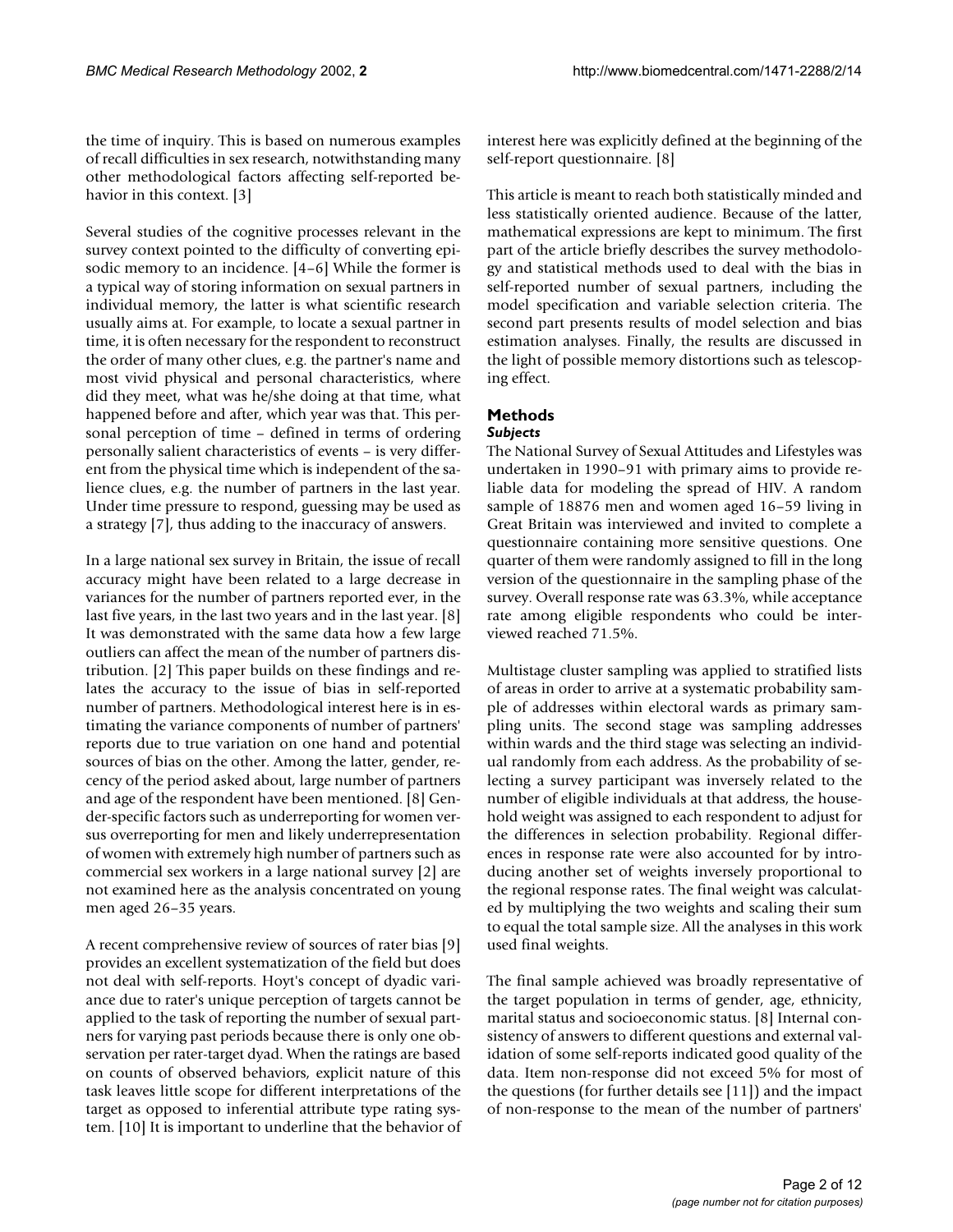distribution was likely to be small. [12] The methodology of the survey is discussed in more details elsewhere. [13]

All men aged 26–35 years among the respondents who filled in the long version of the questionnaire and had at least one heterosexual partner were included in this analysis, thus excluding 2.8% of the former who had not had sex by the time of the survey. The long questionnaire contained details on family conditions, sexual attitudes and lifestyle thought to be related to the number of sexual partners.

The age span for this analysis was chosen to minimize the factors related to sexual behavior which might be specific to one birth cohort and absent in the others such as those related to HIV/AIDS, while providing an opportunity to explore the recall accuracy for a variety of sexual lifestyles. Thus age 26–35, the typical age for marriage which is meant to be an exclusive type of sexual partnership, was chosen. As some of the influences on the number of partners were known to be non-linear (e.g. age) and genderspecific, stratified analysis on this basis seemed a more realistic choice than to try to accommodate all these complex effects within one model.

### *Statistical methods*

This analysis is principally interested in estimating accuracy and bias for the number of partners reported in the last year, last two years, last five years, and the period more than five years ago. The latter was calculated as the difference between the lifetime number of partners and the number reported in the last five years as there was no explicit question about the number of partners beyond the last five years period but there was a question about the number of partners ever. This approach allows a clear time ordering of the periods referred to by the questions on number of partners and at the same time preserves the format used in the questionnaire.

Covariance structure analysis [14–16] was used to explore the relationship between reported and estimated true number of partners for the varying length of the past covered by the questions on the number of partners. The analysis is also known as simultaneous equations modeling, path analysis and 'causal modeling' in psychometric, econometric and social sciences but here a generic name is preferred to help recognizing its similarity with the covariance structures analyzed in mixed and/or generalized linear models. Covariance structure analysis (CSA) can model the error structure of both observed and latent variables, as well as the dependency structure due to fractional overlapping of number of partners reported in the last five years, the last two years and the last year. A detailed presentation of CSA is beyond the scope of this work but can be found in many specialized texts [14–16] and some more recent multivariate statistics textbooks. [17,18]

It is important to underline that CSA model is fitted to the observed covariance matrix. A bit of matrix algebra is needed to state this formally. If **S**, **M** and **W** are observed, CSA model-based and weight matrix respectively, then the CSA fit criterion F, for generalized least squares estimation, is given by

$$
F = 0.5
$$
 Trace[(W(S-M))^2] (1)

which in the case of maximum likelihood estimation can be written as

$$
F = Trace(SM^{-1}) - n + log(det(M)) - log(det(S))
$$
 (2)

where **n** is the number of observed variables and "det" stands for matrix determinant. [19]

The chi-square statistic for CSA models is defined as the optimum value of the above discrepancy function F multiplied by sample size minus one. [19] It compares the model-based (estimated) covariances with those computed from the observed data i.e. unconstrained covariance matrix. Thus the comparison is formalized as the likelihood ratio test between the two. The degrees of freedom for this test equal the number of constraints imposed on the parameter estimates due to the model proposed. If the latter holds, the chi-square is non-significant and rejects the alternative hypothesis that the similarity between the data-based and model-based covariances is spurious.

The analysis presented used instrumental variables, widely applied in econometrics [20,21], to obtain unbiased regression estimates for the dependent variables of interest, which in turn can be used for further analysis. Instrumental variables are often known confounders such as age, gender and education, whose measurement errors are assumed to be uncorrelated between themselves and with the other variables in the model. Here instrumental variables were used to predict 'true' number of partners and compare it with corresponding self-report. Bias estimates were defined as differences between the two.

There were three basic steps in bias calculation. First, the CSA model parameters were obtained and used to calculate factor scores which represent 'true' number of partners for each respondent. Secondly, as these were given on an arbitrary scale, they were rescaled to the mean and variance of the cube root of reported number of partners (see later in the text about the reasons for this transformation). Thirdly, the difference between reported and rescaled values of 'true' number of partners was taken. Then the mean difference and its standard error was calculated for a com-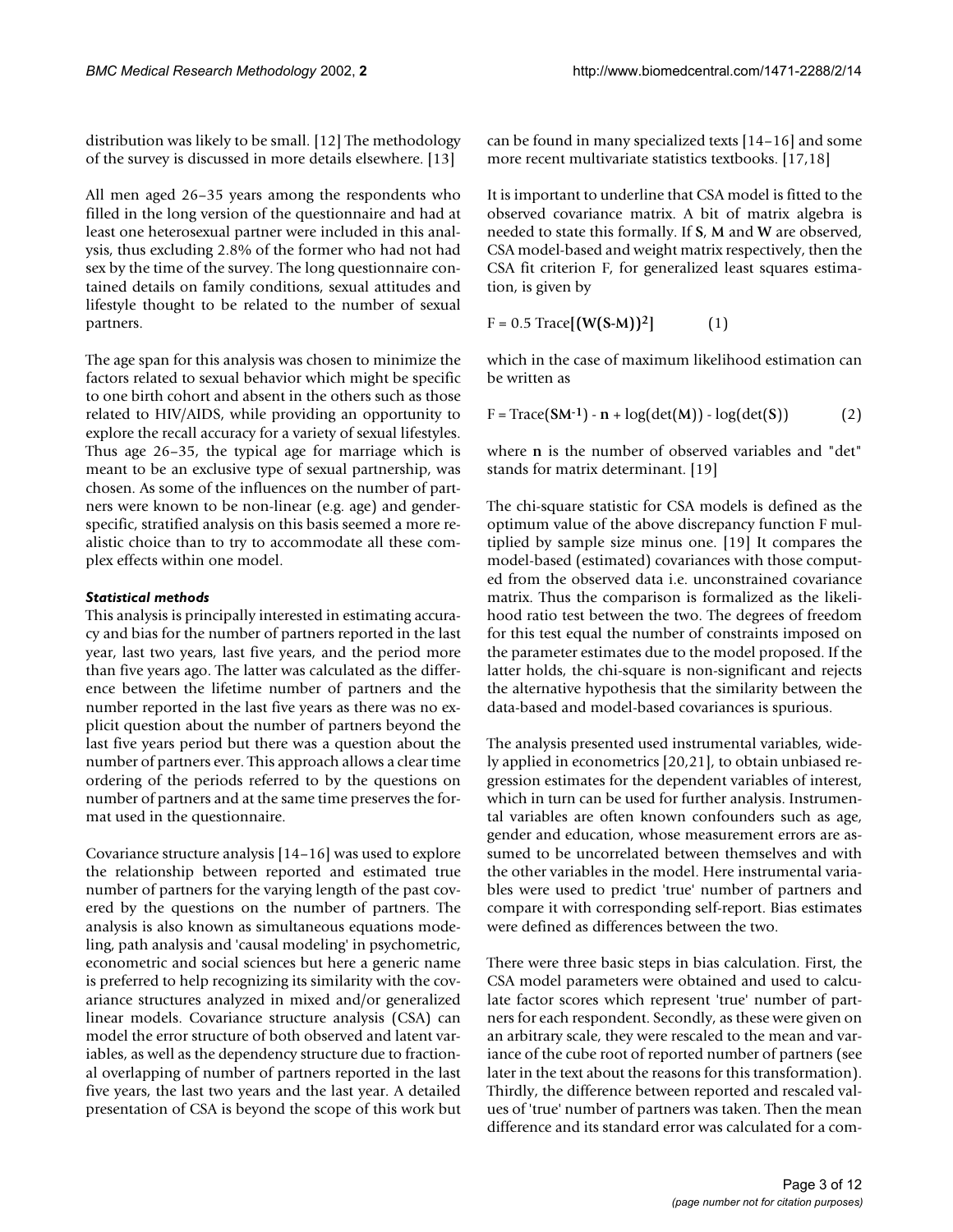| Period      | Mean | Std.dev. | Ist grt. | Median | 3rd grt. | Max. |
|-------------|------|----------|----------|--------|----------|------|
| > 5 years   | 7.34 | 11.42    |          |        |          | 125  |
| $< 5$ years | 3.32 | 5.32     |          |        |          | 70   |
| $<$ 2 years | I.78 | 2.25     |          |        |          | 25   |
| $<$   year  | 1.26 | 1.02     |          |        |          | 2    |

**Table 1: Number of heterosexual partners reported for different past periods among men aged 26–35 (N = 487).**

Note: Men with no heterosexual partners excluded. Number of partners was unknown for 2 respondents.

parison of various groups of interest. It is important to underline that factor scores can be justified as posterior expectations of the factors. [22] Consequently, bias can be viewed in terms of a posterior means distribution of residuals, i.e. observed minus predicted or expected on the basis of a CSA model.

#### *Model specification*

The system of simultaneously estimated regression equations can be represented as following. Let subscripts 0, 5, 2, and 1 denote temporal sequence of the number of partners for more than five years ago, last five years, last two years and last year, respectively. Let uppercase *R* and *T* denote reported and true number of partners respectively. Let lowercase *e* and *d* denote error terms for observed and estimated true values respectively. Let uppercase *I* denote the instrumental variables in the model (indexed from *1* to *n*). Then eight equations

| $R_0 = a_0 T_0 + e_0$                            | (3.1) |       |
|--------------------------------------------------|-------|-------|
| $R_5 = a_5T_5 + e_5$                             | (3.2) |       |
| $R_2 = a_2T_2 + e_2$                             | (3.3) |       |
| $R_1 = a_1T_1 + e_1$                             | (3.4) |       |
| $T_0 = g_{01}I_1 + g_{02}I_2 +  g_{0n}I_n + d_0$ |       | (4.1) |
| $T_5 = g_{51}I_1 + g_{52}I_2 +  g_{5n}I_n + d_5$ |       | (4.2) |
| $T_2 = g_{21}I_1 + g_{22}I_2 +  g_{2n}I_n + d_2$ |       | (4.3) |
| $T_1 = g_{11}I_1 + g_{12}I_2 +  g_{1n}I_n + d_1$ |       | (4.4) |
|                                                  |       |       |

define the model of interest. The measurement model is given by the first four equations, while the last four describe the relationship between the instrumental variables and the true number of partners for the periods specified. In order to identify the parameters of the model, following assumptions were made:

a) the latent variables' measurement errors (*d* terms in equations 3.1 to 3.4) are uncorrelated between themselves and with the error terms for the reported values of the number of partners (*e* terms in equations 3.1 to 4.4),

b) all other possible influences between the variables in the model which are not specified in equations 3.1 to 4.4 are set to zero, and

c) the variance-covariance matrix of observed variables – including the instrumental ones – represents the true population values.

<span id="page-3-0"></span>While all of the above assumptions are standard for many covariance structure models [14,15], they are likely to be violated to a degree in observational studies due to confounding variables omitted from the model and model misspecification. [23] The critical issue is the practical impact of the violations regarding the key model parameters of interest which can sometimes be estimated in CSA (an example is given later in the text) or through sensitivity analysis.

It should be noted that the assumptions about the distribution of the error terms in the model leave the covariance matrix of the measurement errors to be estimated, as these are the parameters of interest in this case. The assumption of other influences in the model can be tested by releasing particular restrictions and comparing the restricted and non-restricted model in terms of likelihood ratio under multivariate normality assumption or some other goodness of fit measure [24–27], or simply by univariate t-test for the parameter value when its variance is also estimated by maximum likelihood. [15] Strictly inferential approach is usually tenuous given the number of simplifying assumptions in a complex covariance structure model, particularly for the univariate t-test. [28] With many combinations of the influences between the variables tested and particularly in *post hoc* model modifications based on prior CSA analysis with the same data, the problem of finding a spuriously significant parameter becomes acute and makes hypothesis testing even more dif-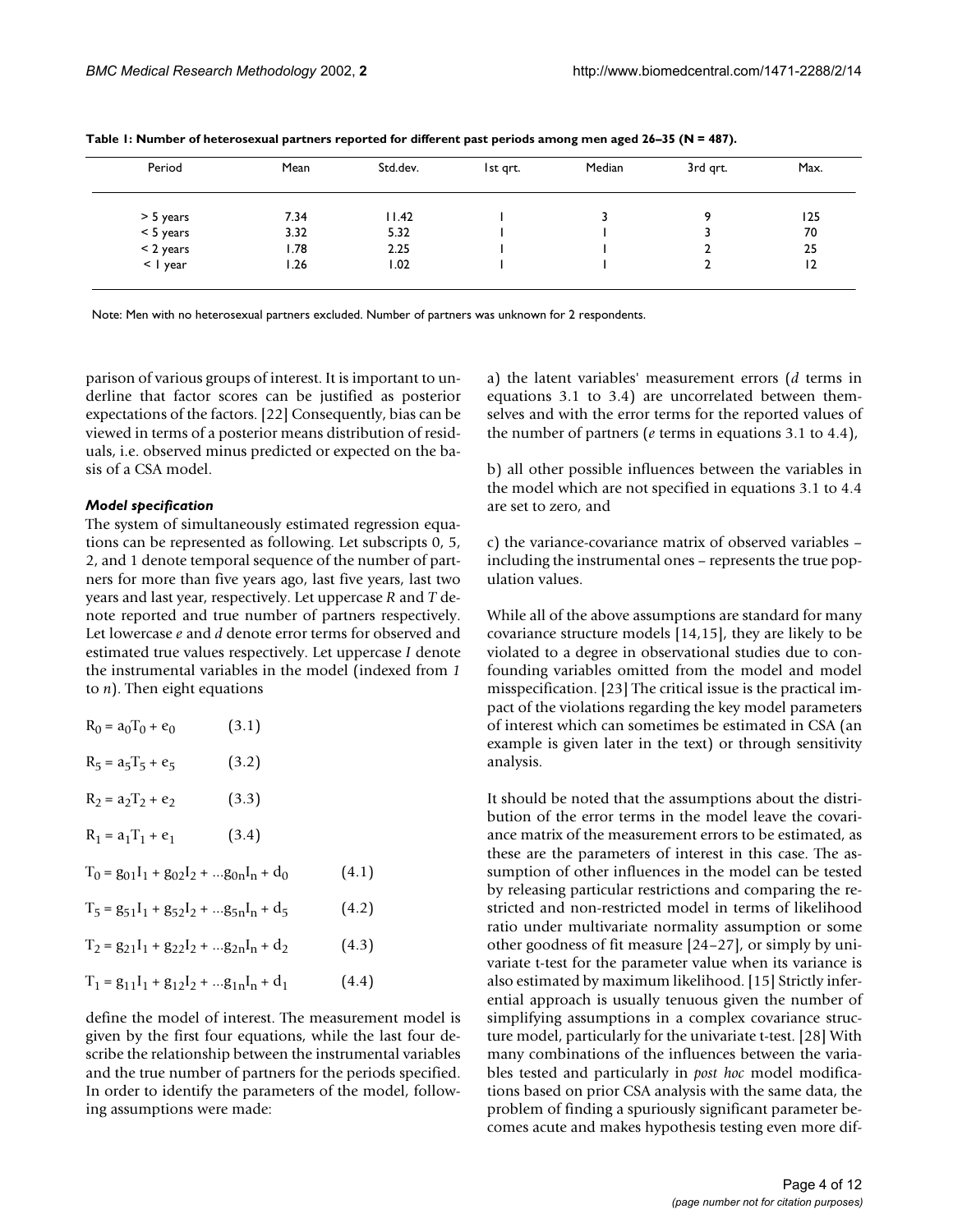| Age first sex |      | Marital status |      | <b>Educational level</b> |      | Months living-in |      |
|---------------|------|----------------|------|--------------------------|------|------------------|------|
| < 16          | 21.7 | Married        | 63.9 | Degree                   | 19.0 | Zero             | 27.6 |
| $16 - 20$     | 61.2 | Cohabit.       | 8.5  | A-level/higher           | 36.0 | One              | 11.4 |
| $21 - 25$     | 12.5 | S/D/W          | 5.3  | O-level/CSE              | 29.3 | $2 - 6$          | 33.0 |
| $26 - 35$     | 3.5  | Single         | 22.3 | Other                    | 1.5  | $7+$             | 26.7 |
| Unknown       | IJ   |                |      | None                     | 14.2 | Unknown          | 1.2  |

1 Separated/Divorced/Widowed

ficult. [29] However, some logical ordering of the effects in the model such as clear temporal sequence in this case and/or theoretical grounds can reduce this problem by focusing only on *a priori* justified subset of the relationships between the variables analyzed.

#### *Transformations and estimation method*

Because of some respondents claiming large number of partners, the positive extreme of the distribution is heavy tailed. This adds more of the same problem already present with the lower end as majority of men had few partners. Power transformations indicated the cubic root transformation for number of partners, length of last living-in relationship and age of first sexual intercourse as it reduced relative multivariate kurtosis [30] to the value of 1.47. Two main estimation options were considered: accounting for violation of multivariate normality assumption needed for maximum likelihood (ML) or using asymptotic distribution free (ADF) estimates [30] which do not require this assumption. While the latter are prone to considerable bias unless the sample size is pretty large – of the order of few thousands at least – the former were shown to be reasonably robust with sample sizes of few hundreds. The robustness of CSA parameters and goodness of fit indices is not elaborated here as it is not the central theme of this work but it is discussed in other works. [26,30–38] The strategy adopted was to use both ML and ADF estimates and compare the results.

As there were few cases with missing values on any of the variables included in the CSA, these were excluded from the analysis. SAS software was used. [19]

#### *Instrumental variables' selection*

It was known from a previous analysis that a large number of reported sexual partners was associated with respondents' age, gender, marital status, age of first sexual intercourse and social class in a multivariate model. [8] Another analysis showed that in addition to the above effects, smoking and alcohol consumption in young men were associated with increased number of partners in last

five years. [39] Attending STD clinic, bodymass index, educational level, living with both natural parents until the age of 16, the length of last living-in relationship and sexual attitudes from the survey questions 40 and 41 were added to this selection of instrumental variables to be considered. Although many other factors have been shown to influence the number of sexual partners in other publications not cited here, an empirical rather than a purely theoretical basis guided the instrumental variables' selection in this work. It is important to stress that the aim of this work focused on the error part rather than on the structural relationship. Notwithstanding the importance of the latter both for estimating the error components and in its own right, the selection of instrumental variables was not aimed at explaining specific contributions of a wide range of social and psychological factors influencing the number of sexual partners.

Several combinations of instrumental variables were tried to check their impact on the CSA parameters of interest. Likelihood ratio test was used for the final selection of these variables in CSA.

#### **Results**

Basic descriptive statistics for the number of partners showed that more partners were reported for the more distant periods of time (table 1).

The latter were also characterized by sharp increase in variability. Essential information about other variables used in the model is presented in table [2](#page-3-0).

#### *Covariance structure model*

Latent variables (circled on Figure 1) represent the true values estimated in the model. They are measured by observed variables i.e. reported number of partners for different time periods (in rectangles on Figure 1). The lack of accuracy is expressed as measurement errors affecting the number of partners reported. The two-digit subscripts for regression coefficients marked "b" for the temporal se-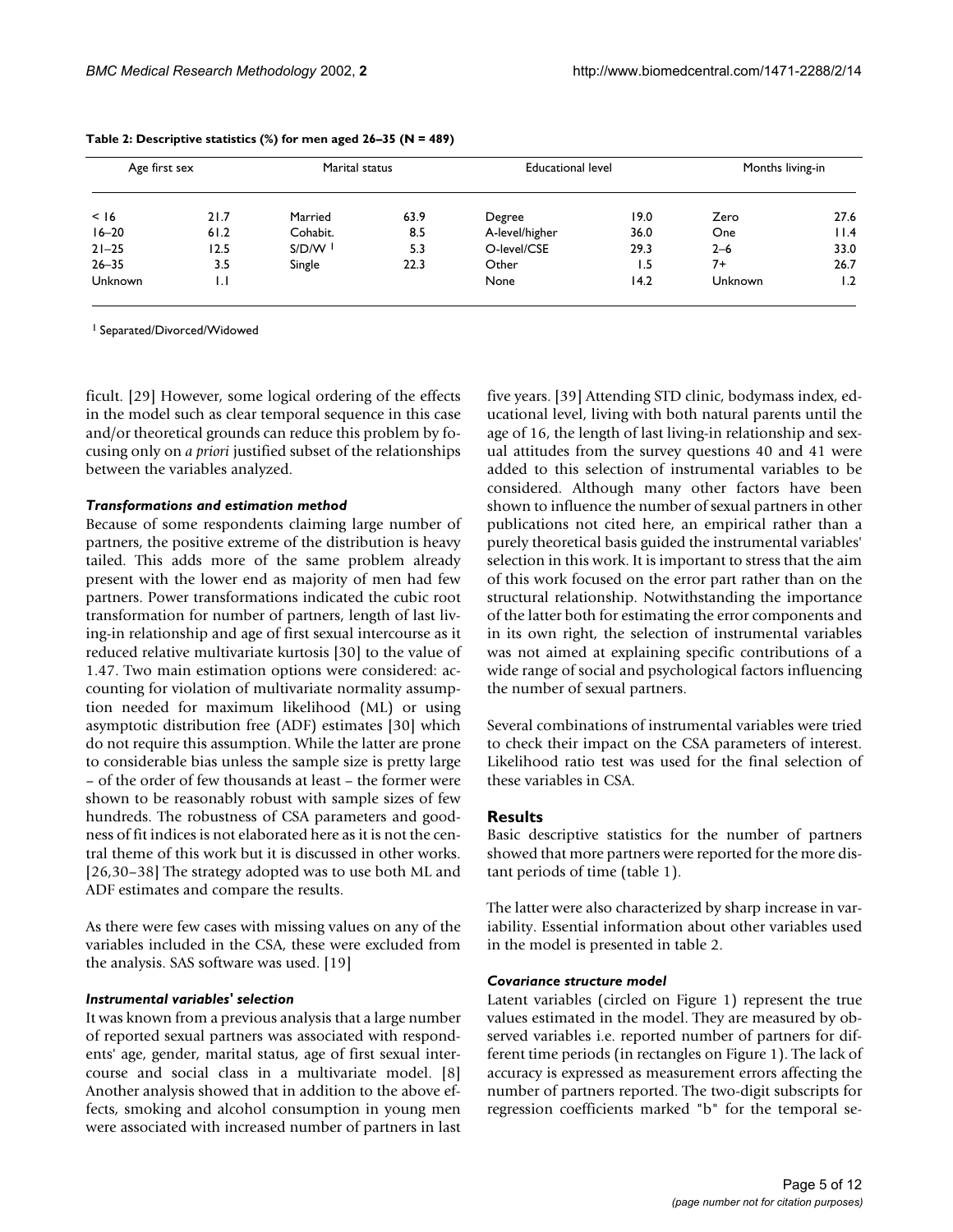

quence of 'true' number of partners indicate the time frame of dependent (first digit) and independent variable (second digit).

The differences between ML and ADF estimates were in the second decimal place for few parameters, so it did not have any practical impact on the model interpretation. Therefore only ML estimates are reported here (table 3). The chi-square values for overall goodness of fit test was 13.3 with nine degrees of freedom and associated probability of 0.15, thus indicating the acceptability of the model. Root mean square error approximation [25] was 0.03 with 90% confidence interval upper bound of 0.06, which is considered a good fit. Goodness of fit index and its adjusted version [15] were 1.0 and 0.97 respectively. Probability of close fit [25,27] was 0.82. This alternative measure of fit assumes approximate rather than exact model fit. The latter is unrealistic to expect even if no structural misspecifications are present as measurement errors due to sampling variation would still indicate some discrepancy between the population and data based estimates. Normalized residuals did not exceed the range from -2 to 2, thus showing good fit on the level of individual variables in the model. All these indices confirmed the acceptability of the model.

The magnitudes of error variances for reported number of partners were ordered as expected – the largest one for most distant past was more than six times the one for the last year (table 3). The correlations between measurement errors were considerably larger between adjacent time periods as compared to those further apart (Figure 1). High correlation of .77 was found between measurement errors for the number of partners in the last two years and in the last year. This was expected as the carry-over effect should be large for the large overlap of one year period between the questions on number of partners. This effect was somewhat smaller for the number of partners in the last two and in the last five years. When the time periods for the number of partners did not overlap (the last five years versus before that), the correlation between the measurement errors was .23.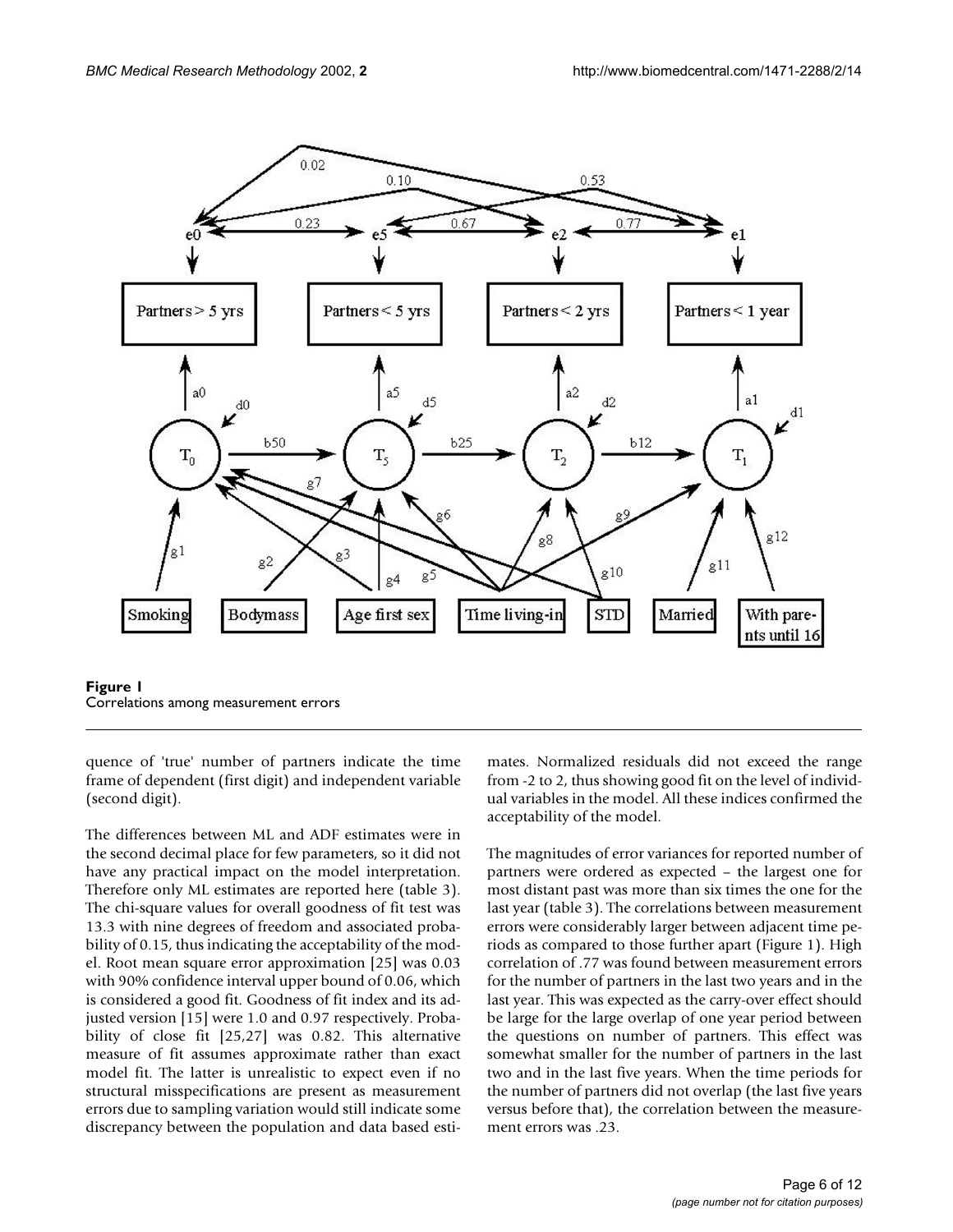| Endogenous     |              | Instrumental |                 | Variances      |              | Covariances |              |
|----------------|--------------|--------------|-----------------|----------------|--------------|-------------|--------------|
| code           | estimate     | code         | estimate        | code           | estimate     | code        | estimate     |
| a <sub>0</sub> | 0.817(0.053) | g0 l         | $-4.355(0.028)$ | e0             | 0.537(0.033) | c05         | 0.066(0.013) |
| a5             | 0.864(0.187) | g02          | 0.086(0.033)    | e5             | 0.147(0.009) | c02         | 0.022(0.010) |
| a <sub>2</sub> | 0.772(0.073) | g03          | $-0.137(0.059)$ | e <sub>2</sub> | 0.091(0.006) | c25         | 0.078(0.006) |
| al             | 0.783(0.050) | g04          | 0.689(0.133)    | el             | 0.083(0.005) | c01         | 0.005(0.009) |
| <b>b50</b>     | 0.408(0.029) | g51          | $-0.243(0.073)$ | T0             | $0.504*$     | c15         | 0.058(0.006) |
| b25            | 0.709(0.112) | g52          | $-0.014(0.007)$ | T5             | $0.100 *$    | c12         | 0.067(0.005) |
| b12            | 0.808(0.049) | g53          | 0.914(0.271)    | T <sub>2</sub> | $0.030 *$    |             |              |
|                |              | g21          | 0.058(0.031)    | ΤI             | $0.008 *$    |             |              |
|                |              | g22          | $-0.101(0.049)$ |                |              |             |              |
|                |              | gll          | 0.090(0.024)    |                |              |             |              |
|                |              | g12          | 0.069(0.038)    |                |              |             |              |
|                |              | g13          | $-0.077(0.031)$ |                |              |             |              |

| Table 3: Maximum likelihood parameter estimates (standard error) for the model presented in Figure 1 |  |  |  |
|------------------------------------------------------------------------------------------------------|--|--|--|
|------------------------------------------------------------------------------------------------------|--|--|--|

\* standard errors not estimated

Among exogenous variables, the length of the last livingin relationship was found to influence the estimated true number of partner for all the questions analyzed. The age of first sexual intercourse was a highly significant determinant of the number of partners more then five years ago and in the last five years but not afterwards (table 3 and Figure 1). For men aged 26–35, being married at the time of the interview and not living with both natural parents until the age of 16 was associated with increased number of partners reported in the last year.

The length of last living-in relationship was a significant predictor of number of partners for any past period. Longer live-in relationships were associated with fewer partners in the last five years and before that and larger number of partners in the last two years and last year (cf. the change of sign for the parameters g7 and g8 with respect to g5 and g6 in table 3). This change in the direction of influence paralleled the change in percentage of those reporting more than one partner while in living-in relationship which rose from 6% in the last five years to 18% in the last two years and 23% in the last year. Thus the living-in relationships in more distant past could have had the opposite effect of the more recent ones after adjusting for the other influences in the model.

The earliest sexual lifestyle in a temporal sequence can be regarded as baseline. No effect between the baseline and the number of partners for non-adjacent time periods was found significant (details not shown).

Another line of model modifications was testing two basic assumptions of the model obtained. Firstly, alternative model with the assumption of correlated "d" terms (unique factor variances for estimated 'true' number of partners) was tested. Structural relationships were fixed to the values obtained in table 3 to allow sufficient degrees of freedom for all the error terms' variances and covariances to be estimated. The chi-square value for this model (table 4) was 13.3 with 14 degrees of freedom. The measurement error estimates and their covariances were very similar to those obtained from the previous model. The unique variances of estimated true number of partners – the "d" terms – were approximately ten times smaller than the measurement errors estimates and their covariances were well within the range of the sampling variation around the zero value. The impact of these covariances on the overall goodness of fit was so small that fixing all of them to zero achieved practically the same value of chi-square as the model including these additional six parameters, thus giving clear preference to the simpler model.

Secondly, alternative model allowing the error in reported age of first sex to correlate with error terms of the reported number of partners was estimated. This modification was clearly rejected (chi-square  $(12) = 105.45$ , p = .0001). Estimated measurement error terms for self-reported number of partners ("e" terms) for  $>5$ ,  $<5$ ,  $<2$  and  $<1$  year ago, as well as their standard errors, were 0.750 (0.047), 0.151 (0.009), 0.095 (0.006) and 0.086 (0.005) respectively. The estimates of the correlation between these errors were almost identical to those in table 3. The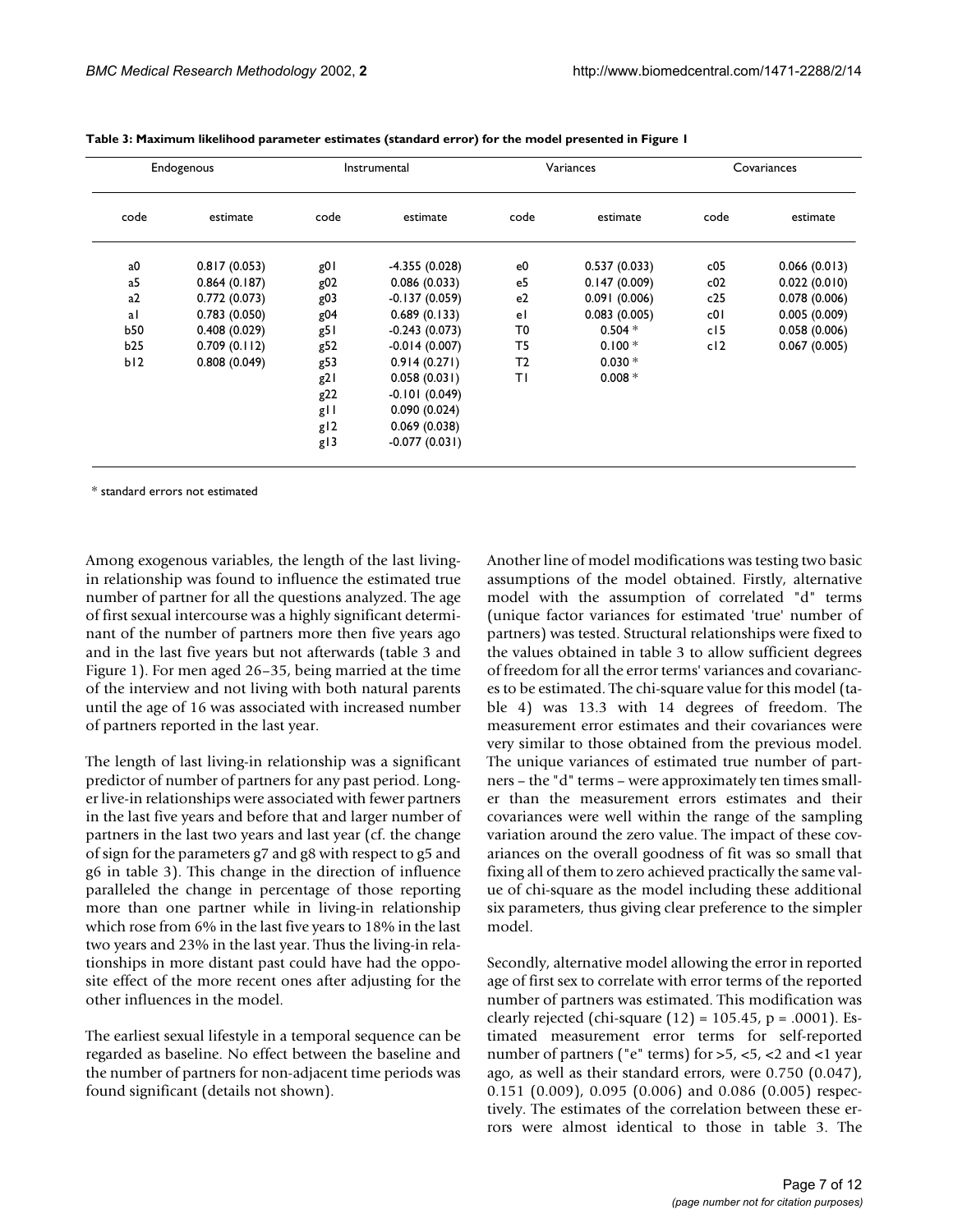| "e" terms                      |                |              |           |              |           |                 |
|--------------------------------|----------------|--------------|-----------|--------------|-----------|-----------------|
|                                | "d" terms      |              | "e" terms |              | "d" terms |                 |
| code<br>estimate               | code           | estimate     | code      | estimate     | code      | estimate        |
| e <sub>0</sub><br>0.533(0.023) | d <sub>0</sub> | 0.006(0.015) | c05       | 0.066(0.013) | d05       | $-0.002(0.006)$ |
| e5<br>0.145(0.004)             | d5             | 0.004(0.004) | c02       | 0.022(0.010) | d02       | $-0.001(0.004)$ |
| e <sub>2</sub><br>0.090(0.002) | d2             | 0.004(0.001) | c25       | 0.078(0.006) | d25       | $-0.002(0.003)$ |
| 0.080(0.001)<br>el             | dl             | 0.006(0.001) | c01       | 0.005(0.009) | d01       | $-0.001(0.003)$ |
|                                |                |              | c15       | 0.058(0.006) | d15       | $-0.000(0.002)$ |
|                                |                |              | c12       | 0.067(0.005) | d12       | $-0.001(0.001)$ |

**Table 4: Maximum likelihood parameter estimates (standard error) for a modification of the model presented in Figure 1 where "d" terms are allowed to be correlated**

measurement error estimate for the reported age of first sex was almost five times less than the smallest error term for the reported number of partners. Therefore it seems reasonable to conclude that both overall goodness of fit and specific error terms estimates give no support for the hypothesized relationship between error terms of reported number of partners and age of first sex with these data. Even if such remote hypothesis were accepted, the shift in estimates of error terms' variances and covariances would have probably been fairly small and of no practical importance in this case.

# *Bias analysis*

The largest estimated bias was found among the men who reported large number of partners in the last five years, last two years and last year (Figure 2). The confidence intervals for those reporting ten or more partners in the last two years and last year were notably widened. It should be noted that only a small fraction of men aged 26–35 reported ten or more partners in last five years. Hence overall overreporting in this stratum is likely to be small for most practical purposes. A small percentage of men reporting ten or more partners in the last five years (8.2%), last two years (2.2%) or last year (0.2%) were estimated to have overreported between 3 and 4 partners on average, while overreporting for those who reported three to nine partners did not exceed one (Figure 2). On the other hand, two thirds of all men who reported one or two partners in last five years were likely to underreport slightly.

Estimated bias was very small with respect to age, age of first sex, visiting STD clinic, education, social class, marital status, length of living-in relationship, reporting a partner outside living-in relationship, smoking and alcohol consumption after adjusting for the effect of the number of partners reported (details not shown). An interaction effect between number of partners on one hand and age of first sex and visiting an STD clinic on the other was also investigated. Negative moral connotation of STD and common British misconception that a person below the age of consent is himself/herself committing an offence [8] led to the hypothesis that social desirability of the answers to these questions could have biased the reports on number of partners. Self-reporting of socially disapproved behavior such as drug use has been shown to be biased downwards as a function of the time elapsed in repeated surveys. [40] However, no support for the above hypotheses was found with these data (details not shown) as the number of partners effect was far too dominant.

# **Discussion**

Overreporting the number of partners was particularly large among men who reported five or more partners for more recent periods (Figure 2). This may be a result of socalled telescoping effect where events from the past are shifted towards more recent period during the recall process due to the compression of the time scale or because of heteroscedastic random measurement error due to the increase of error variance for more distant events. [41] In the latter case, more accurately recalled recent events result in reported event density such as locating sexual partners in time being skewed towards the present, i.e. the time of interviewing. Thus the net effect is overreporting the number of partners in last five years due to the redistribution of some partners acquired more than five years ago within the last five years period. This is consistent with Figure 2 and the estimates of measurement error variances for varying periods in the past (table 3).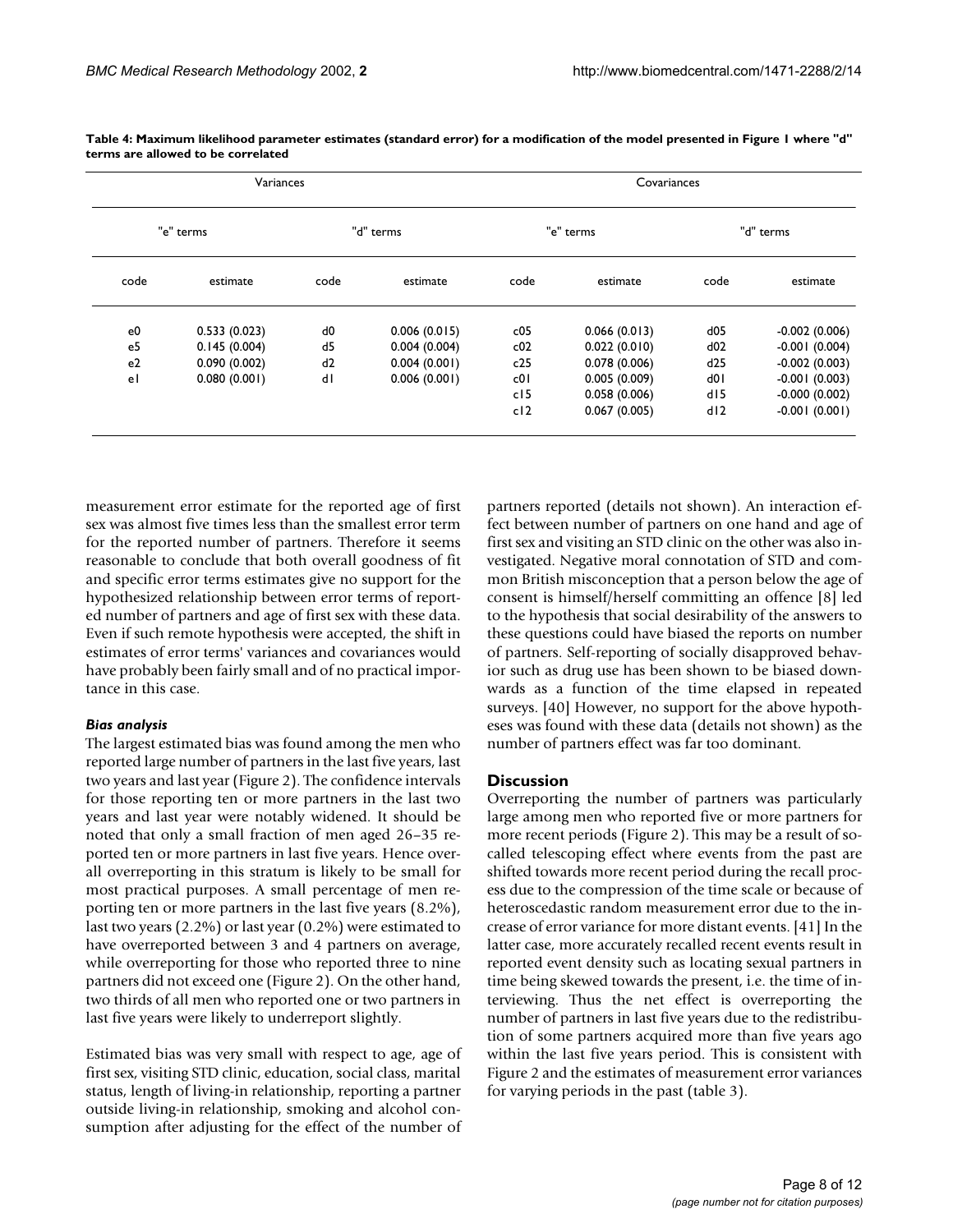

#### **Figure 2**

**Bias estimates by period and reported number of partners** Note: Words "year", "years" and "partners" abbreviated with "yr", "yrs" and "p.", respectively. Vertical axis (number of partners bias) is given on the cubic root scale.

The overall telescoping effect depends on both the rate of increase in error variance and true distribution of events. [41] As most of the partners were acquired in more distant past period when the recall was less accurate, this could explain the bias for men who reported three or more partners in the last five years, last two years and the last year (Figure 2). The bias clearly increases with the number of partners. Men with one or two partners for any period in the past were unlikely to have had serious difficulties in recalling the numbers accurately, so no heteroscedasticity effect could have contributed to the bias estimates. This again supports the view that the shift of recalled density for the number of partners towards the date of the interview can be explained in terms of heteroscedastic random error.

The bias estimation involved several simplifying assumptions. They seem reasonable in a rough and ready analysis with these data but may be too simplistic in other situations, particularly with small samples. The key problem is that the interval scale property of the population factor scores cannot be guaranteed by their empirical normal distribution in one sample – only ordinal scale can be assumed. [22] However, with reasonably large sample the asymptotic equivalence of the scales should be satisfactorily approximated. Another problem is quantification of complex CSA model uncertainty which factor scores are conditional upon. No simple confidence limits can be provided as there are many parameters, possibly estimated with variable precision, so that power considerations become fairly complicated. [42] Bayesian approach seems a natural framework for including this type of knowledge into prior distribution specification. However, many CSA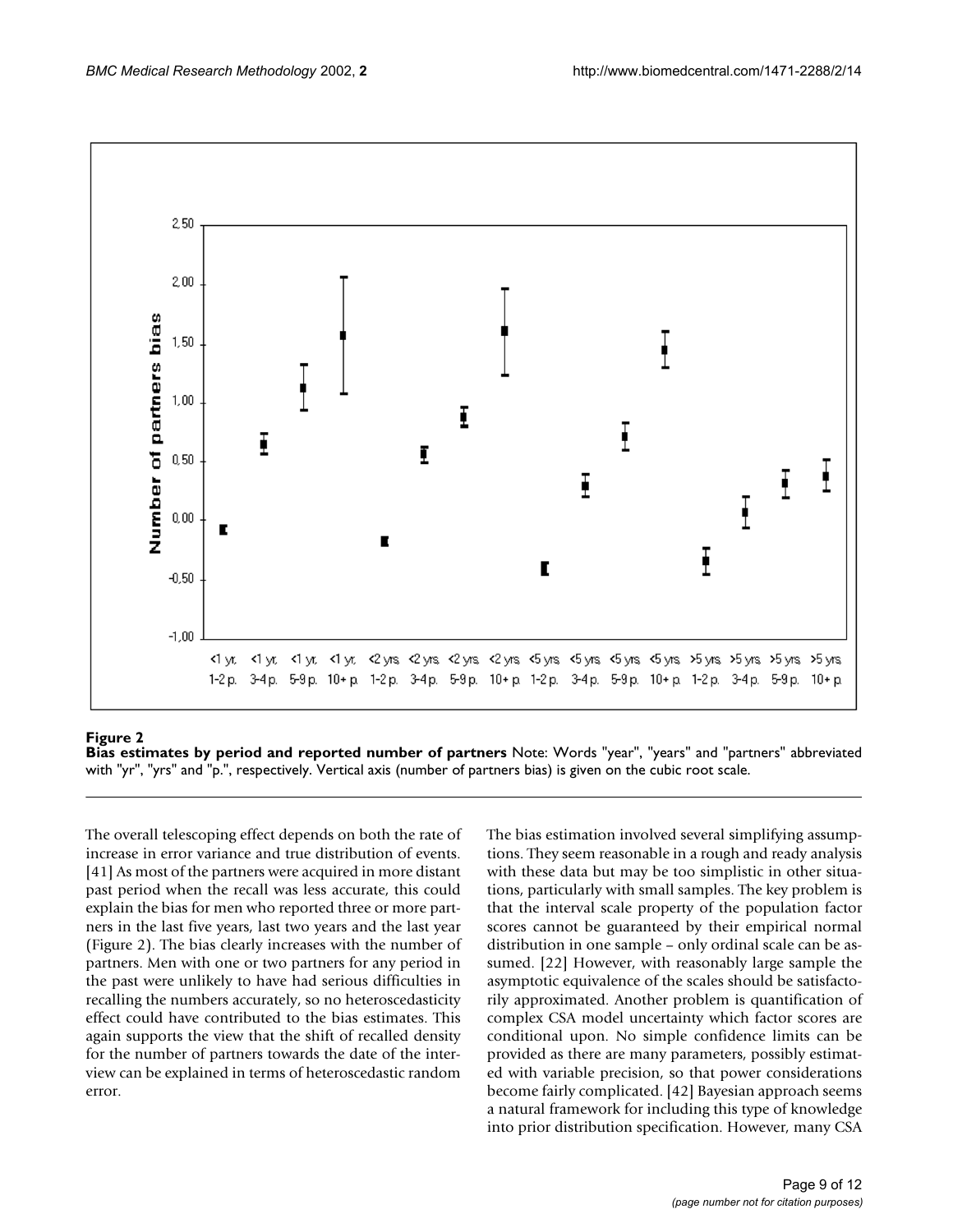model parameters would considerably increase the computational burden in this case, which is a likely reason why so far only limited use of Bayesian statistics has been found in this area. [43] Bootstrapping CSA parameters [14] and calculating corresponding factor scores may be an alternative way of obtaining more realistic confidence intervals for bias scores. Gibbs sampling can also be used to construct the confidence limits of posterior means for residual scores of interest. [44] Other important developments in this field include an adaptation of CSA to deal with count data [45] and to treat counts as ordinal scale variables in CSA. [46]

The limitations of the use of instrumental variables were often understated in the literature, principally that for many realistic data in the econometrics, social sciences and psychology it is extremely difficult to ascertain the independence of the instrumental and endogenous variables in the model [21,48] because of confounding. Therefore at least a theoretical justification or preferably some empirical evidence for this assumption should be provided. [47] Testing robustness of the model obtained could be done by assessment of goodness of fit and parameter modifications when some model assumptions are altered, which may require fixing some parameters on the basis of the previous model in order to identify and estimate the others. This strategy is as reasonable as the certainty about the former but provides a simple measure of shift in the parameters of interest under various violations of model assumptions which may arise in practice. Alternatively, a full sensitivity analysis [48] may be used.

For the model presented, long term health problems and social class are examples of potential confounders both on theoretical and empirical grounds [8] which may influence selected instrumental variables and the number of partners reported. However, their addition to the model hardly changed the estimates of error terms variances and covariances. While it is impossible to ascertain that the same holds for the unknown confounders, this is an empirical issue which can be further explored by examining the robustness of the model with the data from other studies of a similar kind.

Colinearity among predictors may also influence the choice of instrumental variables. Generalized inverse of a Hessian matrix may be a simple computational solution for this problem and is available in many statistical software for CSA but there are other strategies if this one fails. [49] However, a sensible selection of instrumental variables on sound theoretical basis should precede more complicated ways of dealing with this issue.

Memory error and personal salience of the partners were reported as important sources of bias for the number of partners in recent period of time in various studies. [1,3,8] Personal salience is likely to be more influential for more distant past events. For example, first sexual intercourse is a relatively vivid memory for most respondents as an event of personal importance despite the time elapsed, while some more recent partnerships which bear little relevance to the current emotional life may have faded away. Personal salience is usually culturally and/or ethnically contextualized, e.g. machismo or male adolescents overreporting of number of sexual partners could be a way of asserting their perceived social role. [3] However, this survey was conducted at the time of great concern for and media attention to AIDS epidemic in Great Britain. In addition, the age range 26–35 years does not include adolescents.

Large number of partners is difficult to report accurately, particularly if the time frame is long. The difficulty arises from the effort to convert episodic memory which operates with discrete time intervals into continuous time scale from which incidence is derived. [4–6,41] Motivation to search through complex patterns of sexual behavior for people with large number of partners is likely to be lower in the general population in comparison with some special groups at risk of AIDS such as gay men who may perceive the study as personally relevant. [3] The finding that overreporting is particularly large among men who reported highest number of partners in last year highlights the need for caution in interpreting mean values for a heterogeneous population. It also calls for some more focused research into sexual behavior of people with large number of partners.

The potential of CSA in the context of reliability analysis has been recognized [9,41,50,51] but is still largely of illustrative nature. When the contrast between exploratory and confirmatory models [52] is seen in relative rather than in absolute terms, i.e. dependent on the amount of knowledge accumulated in a particular area of research, a more realistic expectation of the interpretational gains based on these models may help assessing their performance in a wider range of applications. In this context, it is important to emphasize that CSA estimates of the true values and measurement errors of self-reports are not based on any new evidence with respect to the data at hand. The estimated bias of self-report calculated in this way should be seen as a possible scenario which is supported by the data analyzed, rather than as any sort of direct validation by some additional independent information. The latter provides much stronger evidence for generalizability of the findings than the former. However, the feasibility of gathering new data may well be limited. CSA can highlight the likely sources of bias which can then become a matter of a separate study. From this point of view, empirical cross-validation in terms of new data and statistical modeling of the existing data can be seen as complemen-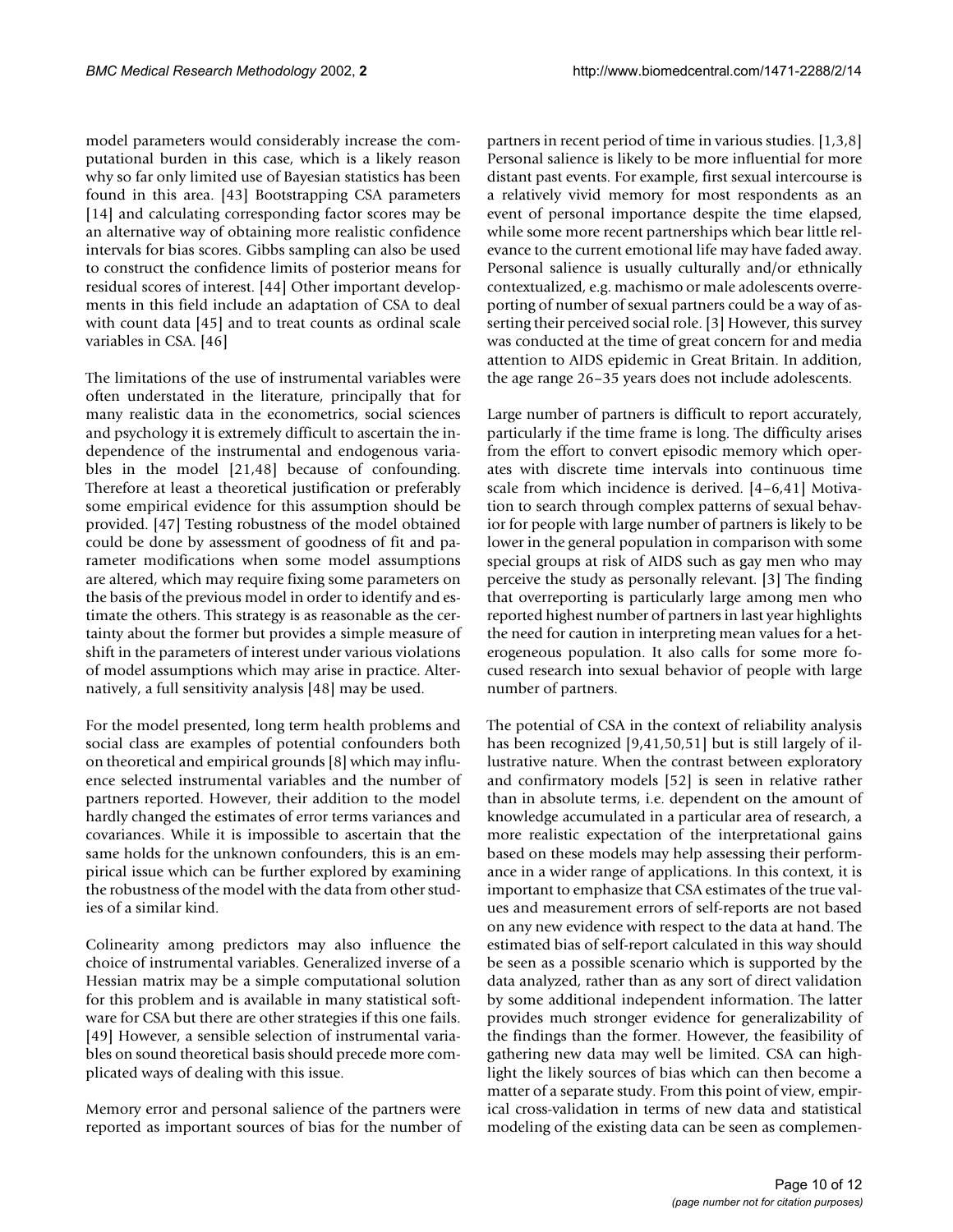tary rather than mutually exclusive ways of addressing the issue of bias in self-reports.

# **Conclusions**

CSA provided evidence of the impact of the telescoping effect on bias in self-reported number of sexual partners. Considerable positive bias was found for a small fraction of respondents who reported ten or more partners in the last year, last two years and last five years. This is consistent with the effect of heteroscedastic random error where majority of partners had been acquired in more distant past and therefore recalled less accurately then the partners acquired more recently to the time of interviewing. Memory errors of this type depend on the salience of the events recalled and are likely to be present in many areas of health research based on self-reported behavior.

## **Competing interests**

None declared.

### **Authors' contributions**

The single author of the manuscript carried out all the phases necessary to complete the work: he conceived of the study, drafted the manuscript, performed the statistical analysis and wrote the interpretation and discussion of the results.

### **References**

- 1. Boulton M: **The methodological imagination.** *In: Challenge and innovation: Methodological advances in social research on HIV/AIDS (Edited by: Boulton M) London, Taylor & Francis* 1994, 1-21
- 2. Wadsworth J, Johnson AM, Wellings K, Field JJ: **What is in a mean – an examination of the inconsistency between men and women reporting sexual partnerships.** *J R Statis Soc A* 1996, **159:**111-123
- 3. [Catania JA, Gibson DR, Chitwood DD, Coates DJ:](http://www.ncbi.nlm.nih.gov/entrez/query.fcgi?cmd=Retrieve&db=PubMed&dopt=Abstract&list_uids=2270232) **[Methodological](http://www.ncbi.nlm.nih.gov/entrez/query.fcgi?cmd=Retrieve&db=PubMed&dopt=Abstract&list_uids=2270232) [problems in AIDS behavioural research: Influences of meas](http://www.ncbi.nlm.nih.gov/entrez/query.fcgi?cmd=Retrieve&db=PubMed&dopt=Abstract&list_uids=2270232)urement error and participation bias in studies of sexual be[haviour.](http://www.ncbi.nlm.nih.gov/entrez/query.fcgi?cmd=Retrieve&db=PubMed&dopt=Abstract&list_uids=2270232)** *Psychol Bull* 1990, **108:**339-362
- 4. Friedman WJ: **Memory for the time of past events.** *Psychol Bull* 1993, **113:**44-66
- 5. Gaskell G, Wright D, O'Muirchaertaigh C: **Reliability of surveys.** *Psychologist* 1993, **6(11):**500-503
- 6. Krosnick JA: **Response strategies for coping with the cognitive demands of attitude measures in surveys.** *Appl Cognit Psychol* 1991, **5:**213-236
- 7. Nadeau R, Niemi RG: **Educated guesses: The process of answering factual knowledge questions in surveys.** *Public Opinion Quart* 1995, **59:**323-346
- 8. Johnson AM, Wadsworth J, Wellings K, Field J: **Sexual Attitudes and Lifestyles.** *Oxford, Blackwell Scientific Publications* 1994
- 9. Hoyt TW: **Rater bias in psychological research: When is it a problem and what can we do about it?** *Psy Method* 2000, **5:**64-86
- 10. Hoyt WT, Kerns MD: **Magnitude and moderators of bias in observer ratings: a meta-analysis.** *Psy Method* 1999, **4:**403-424
- 11. [Kupek E:](http://www.ncbi.nlm.nih.gov/entrez/query.fcgi?cmd=Retrieve&db=PubMed&dopt=Abstract&list_uids=9883306) **[Determinants of item non-response in a large na](http://www.ncbi.nlm.nih.gov/entrez/query.fcgi?cmd=Retrieve&db=PubMed&dopt=Abstract&list_uids=9883306)[tional sex survey.](http://www.ncbi.nlm.nih.gov/entrez/query.fcgi?cmd=Retrieve&db=PubMed&dopt=Abstract&list_uids=9883306)** *Arch Sex Behav* 1998, **27:**581-594
- 12. [Kupek E:](http://www.ncbi.nlm.nih.gov/entrez/query.fcgi?cmd=Retrieve&db=PubMed&dopt=Abstract&list_uids=10410199) **[Estimation of the number of sexual partners for the](http://www.ncbi.nlm.nih.gov/entrez/query.fcgi?cmd=Retrieve&db=PubMed&dopt=Abstract&list_uids=10410199) [non-respondents to a large national survey.](http://www.ncbi.nlm.nih.gov/entrez/query.fcgi?cmd=Retrieve&db=PubMed&dopt=Abstract&list_uids=10410199)** *Arch Sex Behav* 1999, **28:**233-242
- 13. [Wadsworth J, Field J, Johnson AM, Bradshaw S, Wellings K:](http://www.ncbi.nlm.nih.gov/entrez/query.fcgi?cmd=Retrieve&db=PubMed&dopt=Abstract&list_uids=12159129) **[Method](http://www.ncbi.nlm.nih.gov/entrez/query.fcgi?cmd=Retrieve&db=PubMed&dopt=Abstract&list_uids=12159129)[ology of the National Survey of Sexual Attitudes and Life](http://www.ncbi.nlm.nih.gov/entrez/query.fcgi?cmd=Retrieve&db=PubMed&dopt=Abstract&list_uids=12159129)[styles.](http://www.ncbi.nlm.nih.gov/entrez/query.fcgi?cmd=Retrieve&db=PubMed&dopt=Abstract&list_uids=12159129)** *J R Stat Soc Ser A Stat Soc* 1993, **156:**407-421
- 14. Dunn G, Everitt B, Pickles A: **Modelling covariances and latent variables using EQS.** *London, Chapman & Hall* 1993
- 15. Joreskog KG, Sorbom D: **LISREL VI.** *Uppsala, Uppsala University Press* 1981
- 16. Scott Long J: **Covariance Structure Models: An Introduction to LISREL.** *London, Sage Publications* 1990
- 17. Johnson RA, Wichern DW: **Applied multivariate statistical analysis.** *Englewood Cliffs, Prentice Hall Int* 1988
- 18. Sharma S: **Applied multivariate techniques.** *New York, John Wiley & Sons* 1996
- 19. Institute SAS: **Proc CALIS.** *SAS/STAT (R) User's Guide. Version 6 (Edited by: SAS Institute) Cary, NC, SAS Institute* 1989, **2:**245-366
- 20. Maddala GS: **Econometrics.** *New York, McGraw-Hill* 1977
- 21. Heckman J, Robb R: **Alternative methods for solving the problem of selection bias in evaluating the impact of treatment on outcomes.** *In: Drawing inferences from self-selected samples (Edited by: Wainer H) Berlin, Springer-Verlag* 1986
- 22. Bartholomew DJ: **Foundation of factor analysis: Some practical implications.** *British J Math Statist Psych* 1985, **38:**1-10
- 23. Wood PW: **The effect of unmeasured variables and their interactions on structural models.** *In: Latent variables analysis (Edited by: von Eye A, Clogg CC) London, Sage Publications* 1994, 109-130
- 24. Bollen KA, Stine RA: **Bootstrapping goodness-of-fit measures in structural equation models.** *In: Testing structural equation models (Edited by: Bollen KA, Scott Long J) Newbury Park, Sage Publications* 1993, 111-135
- 25. Browne MW, Cudeck R: **Alternative ways of assessing model fit.** *In: Testing structural equation models (Edited by: Bollen KA, Scott Long J) Newbury Park, Sage Publications* 1993, 136-162
- 26. Chou CP, Bentler PM, Satorra A: **Scaled test statistics and robust standard errors for non-normal data in covariance structure analysis: A Monte Carlo study.** *British J Math Statist Psych* 1993, **44:**347-357
- 27. MacCallum RC, Roznowski M, Mar CM, Reith JV: **Alternative strategies for cross-validation of covariance structure models.** *Multivariate Behav Res* 1994, **29:**1-32
- 28. Gonzalez R, Griffin D: **Testing parameters in structural equation modeling: every "one" matters.** *Psy Method* 2001, **6:**258-269
- 29. MacCallum RC, Roznowski M, Necowitz LB: **Model modification in covariance structure analysis: the problem of capitalization on chance.** *Psychol Bull* 1992, **111:**490-504
- 30. Browne MW: **Asymptotically distribution-free methods for the analysis of covariance structures.** *British J Math Statist Psych* 1984, **37:**62-83
- 31. Boomsma A: **The robustness of maximum likelihood estimation in structural equation models.** *In: Structural Modelling by Example (Edited by: Cuttance P, Ecob R) Cambridge, Cambridge University Press* 1987, 160-188
- 32. Browne MW, Shapiro A: **Robustness of normal theory methods in the analysis of linear latent variable models.** *British J Math Statist Psych* 1988, **41:**193-208
- Satorra A, Bentler PM: Model conditions for asymptotic robust**ness in the analysis of linear relations.** *Comput Stat Data Analysis* 1990, **10:**235-249
- 34. Satorra A, Bentler PM: **Corrections to tests statistics and standard errors in covariance structure analysis.** *In: Latent variables analysis (Edited by: von Eye A, Clogg CC) London, Sage Publications* 1994, 399-419
- 35. Bentler PM, Newcomb MD: **Linear structural modeling with nonnormal continuous variables. Application: Relations among social support, drug use, and health in young adults.** *In: Statistical models for longitudinal studies of health (Edited by: Dwayer JH, Feinlieb M, Lippert P, Hoffmeister H) Oxford, Oxford University Press* 1992, 132-160
- 36. Gerbing DW, Anderson JC: **Monte Carlo evaluations of goodness-of-fit indices for structural equation models.** *In: Testing structural equation models (Edited by: Bollen KA, Scott Long J) Newbury Park, Sage Publications* 1993, 40-65
- 37. Muthen BO: **Goodness of fit with categorical and other nonnormal variables.** *In: Testing structural equation models (Edited by: Bollen KA, Scott Long J) Newbury Park, Sage Publications* 1993, 205-234
- 38. Tanaka JS: **Multifaceted conceptions of fit in structural equation models.** *In: Testing structural equation models (Edited by: Bollen KA, Scott Long J) Newbury Park, Sage Publications* 1993, 10-39
- 39. [Kupek E:](http://www.ncbi.nlm.nih.gov/entrez/query.fcgi?cmd=Retrieve&db=PubMed&dopt=Abstract&list_uids=11286003) **[Sexual attitudes and number of partners in young](http://www.ncbi.nlm.nih.gov/entrez/query.fcgi?cmd=Retrieve&db=PubMed&dopt=Abstract&list_uids=11286003) [British men.](http://www.ncbi.nlm.nih.gov/entrez/query.fcgi?cmd=Retrieve&db=PubMed&dopt=Abstract&list_uids=11286003)** *Arch Sex Behav* 2001, **30:**13-27